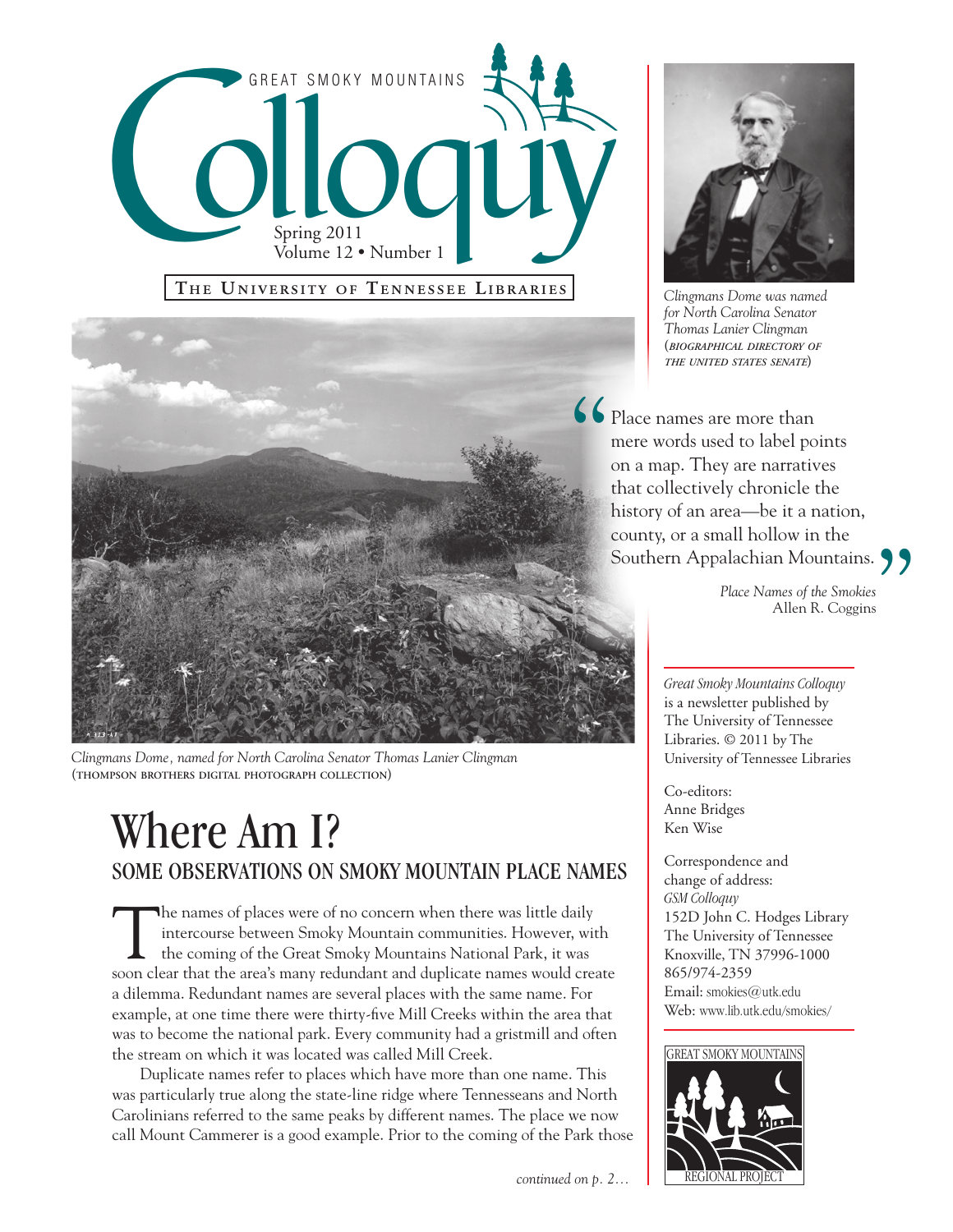

*Fire Tower on White Rock, now called Mount Cammerer* **(albert "dutch" roth digital photograph collection)**

living in North Carolina saw that mountain as a pinnacle, or sharp peak, and called it Sharp Top. Tennesseans referred to it as White Rock because of a gray-colored band of stone near its crest. Had all the names within the Park stayed the same, giving directions and referencing specific places would have been a nightmare.

Two other factors also influenced the nomenclature of places within the new park. First, individuals who had been influential in its establishment deserved perpetual recognition. This meant naming or renaming specific mountain peaks, ridges, streams, or valleys in their honor. Unfortunately, federal policy

prohibited the naming of topographic features for living individuals. This problem was partially resolved by the naming of overlooks, trails, roads, or other designated areas for these movers and shakers of the park movement. Morton Overlook, for example, was named for Benjamin Morton, former mayor of Knoxville and one-time chairman of the

### Cades Cove not Cade's Cove

The act of deleting apostrophes from place names on maps (e.g., Clingmans Dome) dates back over a hundred years. One reason for this practice was that cartographers feared that such marks could be mistaken for topographic features or symbols. Their deletion also reduces the amount of printed type on maps.



*Fontana Lake* **(albert "dutch" roth digital photograph collection)**

The task of remedying the problems of redundant and duplicate names and the assignment of new names to features within the Park was given to independent nomenclature committees. Knowing such acts would have political implications, the U.S. Board on Geographic Names and the National Park Service appointed three representatives from each state to the committees. The first such committee was established in the 1930s and the second in the 1940s to complete the task.

Unfortunately, place name problems arose again each time the Park acquired new land. For example, in the 1940s, the Tennessee Valley Authority gave the Park 46,000 acres on the North Shore of the Fontana

> Dam reservoir. This land, which adjoined the Park, had been purchased by the Tennessee Valley Authority as part of the dam construction but was not flooded. Despite efforts to resolve place name issues, as late as 1999, over one hundred redundant and duplicate names remained in the Park.

Before the coming of European pioneers and settlers, these ancient mountains bore names preserved through the oral tradi-

Great Smoky Mountains Conservation Association. Mount Squires was named posthumously for Senator Mark Squires, a former chairman of the North Carolina Park Commission. A single exception to this policy of naming places for deceased people only was Mount Kephart. Horace S. Kephart, author of *Our Southern Highlanders* and one of the most avid supporters of the park, was so honored before his death in 1931. [For more on Kephart and the naming of Mount Kephart, see Fall 2010 *Colloquy*, available at www.lib.utk.edu/smokies]

tion. They related to the principal streams, trade routes, boundaries, navigation points, and sacred places. An example was Kuwahi or the Mulberry Place, from the Cherokee Ku wa (meaning mulberry) and hi (meaning location) where their mystical white bear made its home. The modern name is Clingmans Dome, named for North Carolina Senator Thomas Lanier Clingman.

The origin of some Smoky Mountain place names such as Chimney Tops is simple. The name describes two rock spires that look like chimneys. Others like Injun Creek are misleading. What appears at first to be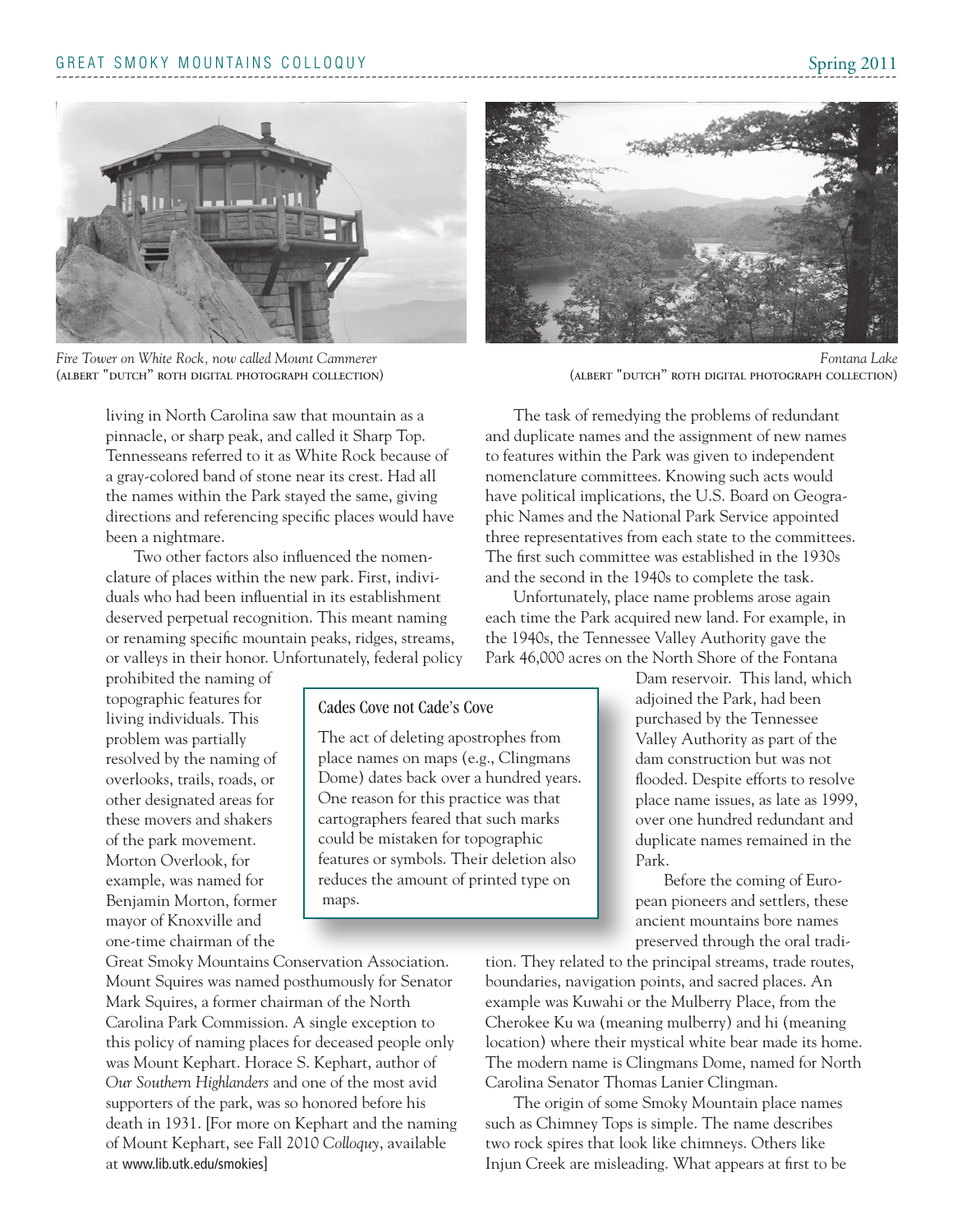a derogatory term for a Native American (Indian) is actually in reference to a steam "engine" that derailed on a stream (formerly called Indian Creek) in the 1920s.

The origin of many other places names may never be known. A written Cherokee language did not exist until the 1820s. Hence, the meanings of many Native American place names have been lost or corrupted. Furthermore, there will always be arguments as to the origin of names like Fontana. Most people believe the name Fontana was created by the wife of the Montvale Lumber Company vicepresident after the U.S. Postal Service requested a name for the village. She described the area as having flowering glens and waterfalls, leaping like fountains (fontana being the Italian word for fountain). Others say the name means "at the foot of the mountain" in some unknown Native American dialect. A third explanation is that it was named for a famous Italian naturalist, Felice Fontana, who visited there in the 1700s. Still others claim that the name is derived from Montana, a mineral rich state, in recognition to this area's as yet untapped mineral resources.

The origin of still other names make no sense, some, perhaps, by design. Advalorem Branch, for example, is a rather insignificant stream located north of the confluence of the Tuckaseegee and Little Tennessee River embayments of Fontana Lake. The term advalorem means a tax based on a percentage of assessed value. This name could have been chosen at random or might even have demonstrated a bit of levity on the part of one of the Nomenclature Committees.

By far, the most unusual name in the Smokies is Holy Butt, a peak located near Gatlinburg. A butt (as opposed to a butte) is a topographic feature described as an abrupt broken off end of a mountain, like the butt of a log. According to legend, an Aunt Lydia lived on a nearby stream called Holly Branch. Being a religious woman, she changed its name to Holy Branch. Later the adjacent peak (Holly Butt) was changed to Holy Butt.

Behind each place name is a story derived from the geographical parameters and the historical events that have occurred in that location. In the case of the Smokies, added to that story is a decision from a board appointed by the federal government.

Allen R. Coggins, author of *Place Names of the Smokies*, Great Smoky Mountains Natural History Association, 1999.

## New on the Smokies Bookshelf

Mosher, Howard Frank. *Walking to Gatlinburg*. Shaye Areheart Books (Imprint of The Crown Publishing Group), 2010. 332 p.

Walking to Gatlinburg is an epic tale of heroism, a love letter to the country's lost wilderness, an exploration of the violence in the American character, an exam-



ination of the limits of pacifism, and a rumination on the conflict between religion and science. Mosher writes a gripping story filled with unforgettable characters—a slave killer, a child murderer, an unfrocked minister, a disbarred army doctor who practices vivisection, a dying gypsy and his pet elephant, a seductive slave girl, a pair of ghosts, and feuding Smoky Mountain clans.

Mosher's story is of seventeen-year-old Morgan Kinneson and his brother Pilgrim who grew up on Kingdom Mountain, Vermont, with parents who are active in the underground railroad. Pilgrim left to join the Union army as a medic and has been missing since the battle at Gettysburg. When a slave he is responsible for smuggling into Canada is killed, Morgan feels a terrible sense of guilt. The men who killed the slave are now doing their best to track down and kill Morgan, setting into motion a journey to find his brother.

 The young man's journey ends in the isolated confines of the Great Smoky Mountains, the final appropriate setting within which the storyline can be resolved, yet where Morgan realizes that some conflicts can perhaps never be resolved and his youthful idealism may have to be abandoned.

non-fiction

Carvell, Clarence. *Great Smoky Mountains National Park: Things to See and Remember*. Passage Creek Pub: Xlibris Corp, 2010.

Hargan, Jim. *The Photographer's Guide to the Great Smoky Mountains: Where to Find Perfect Shots and How to Take Them*. Countryman Press, 2011.

Huso, Deborah. *Moon Handbooks: Blue Ridge and Smoky Mountains*. Avalon Travel, 2010.

Huso, Deborah. *Moon Spotlight Great Smoky Mountains National Park*. Avalon Travel Pub., 2011.

Kirk, Don and Greg Ward. *The Ultimate Fly-fishing Guide to the Smoky Mountains*. Menasha Ridge press, 2011.

Lix, Courtney. *Frequently Asked Questions about Smoky Mountain Black Bears*. Great Smoky Mountains Association, 2010.

Stanley, Summer L. *Gatlinburg*. Channel Lake, Inc., 2010. 2nd ed.

*continued…*